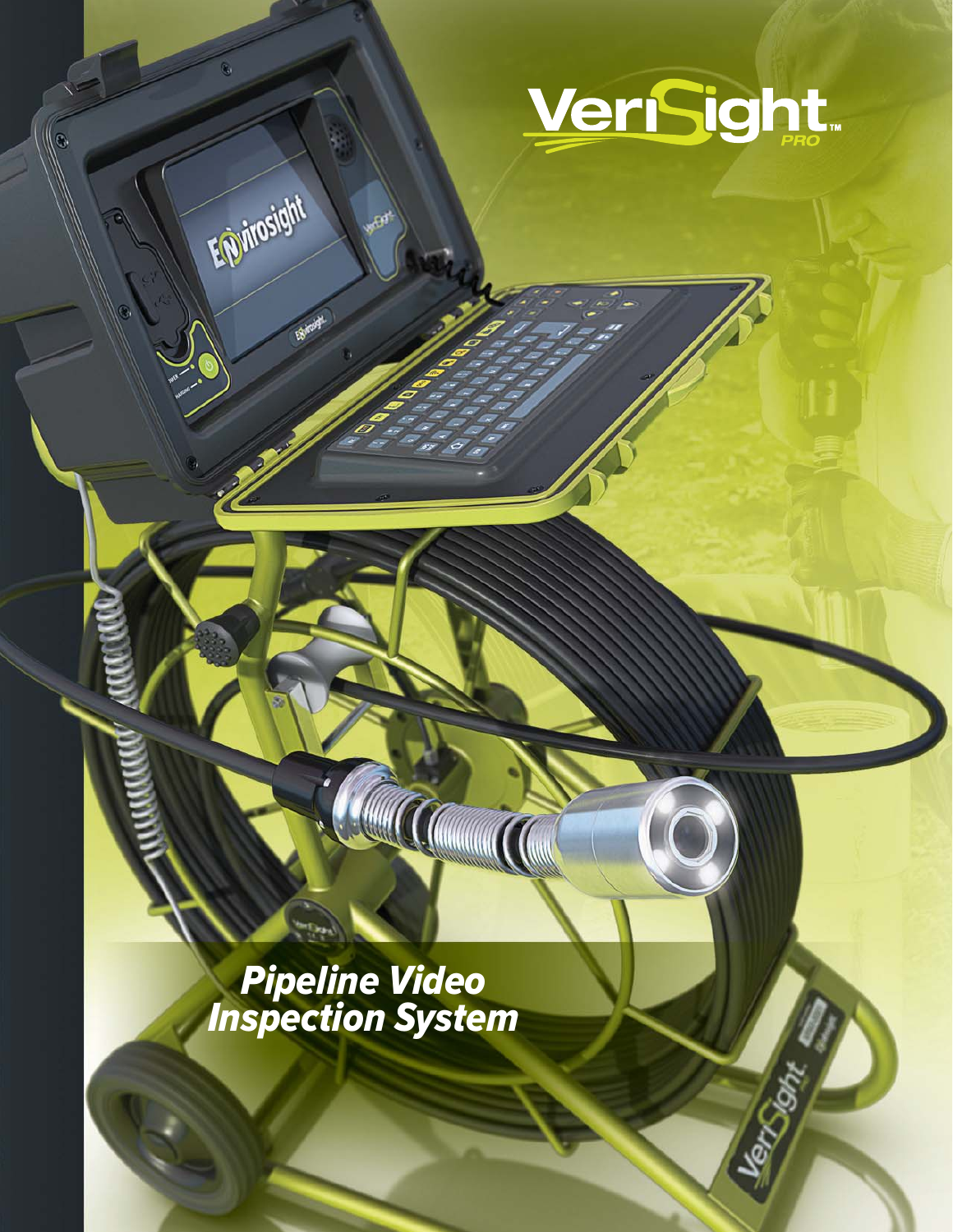### Camera

VeriSight Pro's self-leveling camera captures crisp color footage from pipes 2" in diameter and larger. LED lamps deliver variable-intensity, shadowless illumination adjustable to 12,500 lux (at 6"). The camera's stainless construction withstands harsh conditions, and its unique spring facilitates navigation through bends and P traps. The signal from its tri-band sonde can be picked up by most any locator.



You can also export observation data seamlessly to WinCan software (sold separately) and benefit from: **database capabilities** • **PACP and LACP compliance** • **GIS integration** • **advanced technology modules** • **enhanced reporting** • **support for network installation and enterprise databases (Oracle, SQL)** • **links to municipal apps (ArcGIS, Cartegraph, CityWorks, GBA, Hansen, Maximo)**



**VeriSight Pro is the only push camera available with optional data entry and reporting capabilities. With these options, you can enter standards-compliant observations using onboard defect catalogs, and then generate reports (right) and save them to USB media. Imagine—your client gets a deliverable before you leave the job site!**



**VeriSight Pro has everything you need to inspect pipes, document your findings, and generate reports for on-site delivery†. It captures detailed footage under challenging conditions, and its advanced interface offers robust tools—including observation entry and reporting options—and has USB and SD media bays for easy offload of data, video, images and reports.** 

VeriSight Pro's interface displays real-time footage on an 8" LCD, records up to 90 hours of video to internal memory, and offers the option to enter observation data for upload directly to WinCan. With its customizable interface, you can zoom video 3X, capture still images, enter up to 16 pages of text, browse thumbnail galleries, and select among several available languages. Housed in rugged ABS plastic with an IP54 rating, the controller runs off mains power, vehicle power, or an internal rechargeable 6-hr battery.

### Controls

### Data Entry & Reporting

Though VeriSight Pro inspects pipes as small as 2", you can optimize your view in lines 3" and larger using the supplied adapter kit (includes three centering devices, maneuverability collar, and wrench for quick installation).



Epivirosight.

COND

**MAGICO** 

Welded steel construction with a protective powder coat finish mean VeriSight Pro's reel stands up to the punishment of daily field use. It's sealed slip ring ensures reliable operation, while measurements from the integral distance counter appear onscreen. The VeriSight Pro reel is available in three sizes:



Offloading video, images and data is as simple as plugging in a USB stick or SD/SDHC card.





VeriSight Pro's self-leveling head keeps video upright, so you can maintain your orientation.





## Reel

Total Inspection Productivity

† Observation entry and reporting modules are available as options.

In 3" pipe (top) and larger.

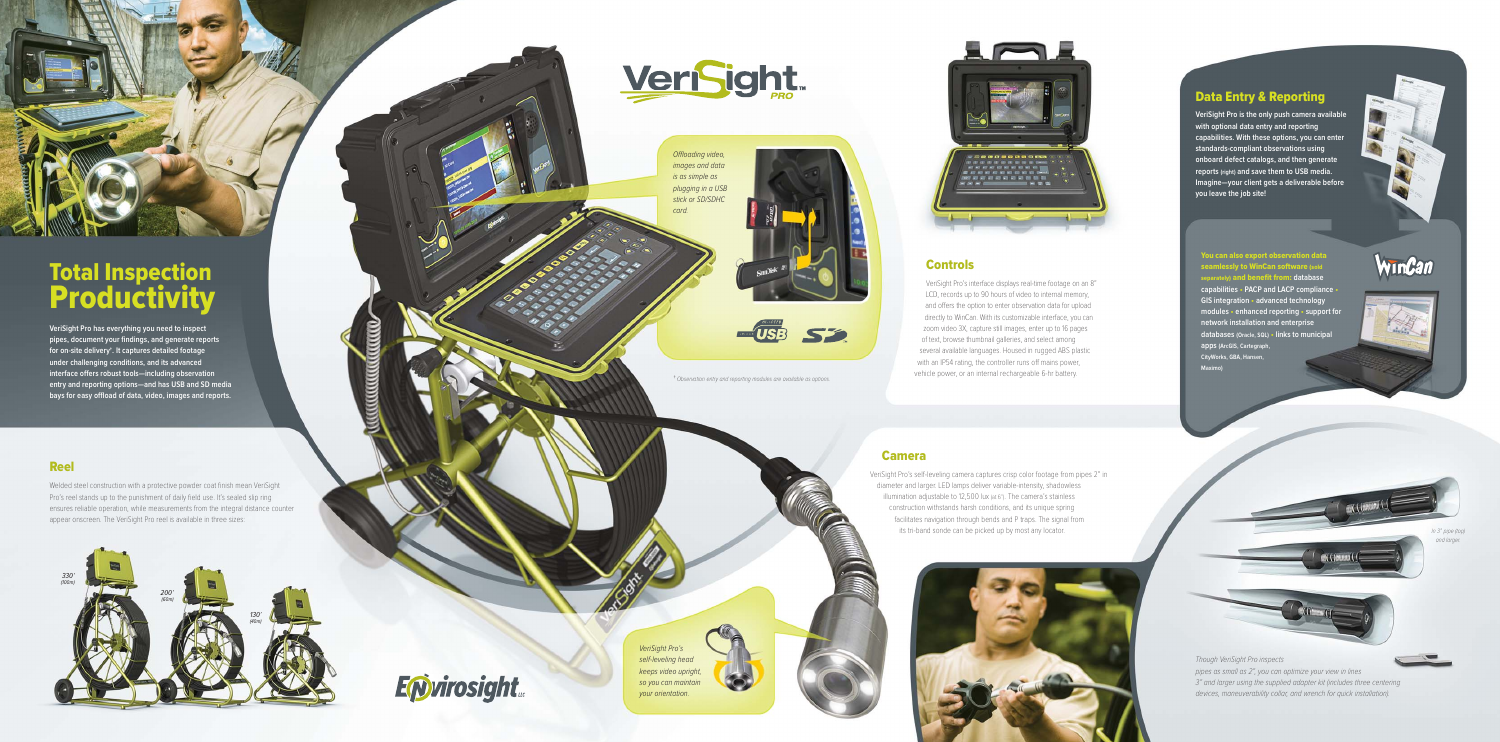

# **Functionality** At Your **Fingertips**



Use the VeriSight Pro control unit to view, record and annotate inspection footage from any composite video source.

Capture Footage. **Grab MPEG video and JPEG images, and zoom up to 3X on video.** 

Enter Observations. **Use optional data-entry module to log inspection findings.**

Review Footage. **Organize videos and images in folders, then find them using the thumbnail gallery. Review media using standard controls.**

Generate Reports. **Use optional reporting module to generate an inspection report, then transfer it to USB media for on-site delivery.** 

Offload Data. **Copy video, images and data to USB or SDHC media for easy transfer to PC and seamless integration with WinCan's reporting and querying capabilities.**

Write Screen Text. **Type and store up to 16 pages of onscreen text. Customize text color, position and background color.** 

Control Hardware. **Set sonde frequency, adjust illumination, and zero/offset footage.**

Configure Preferences. **Set language and date/time; establish file formats and naming conventions; adjust camera parameters; choose interface theme and power-saving scheme; update firmware.**